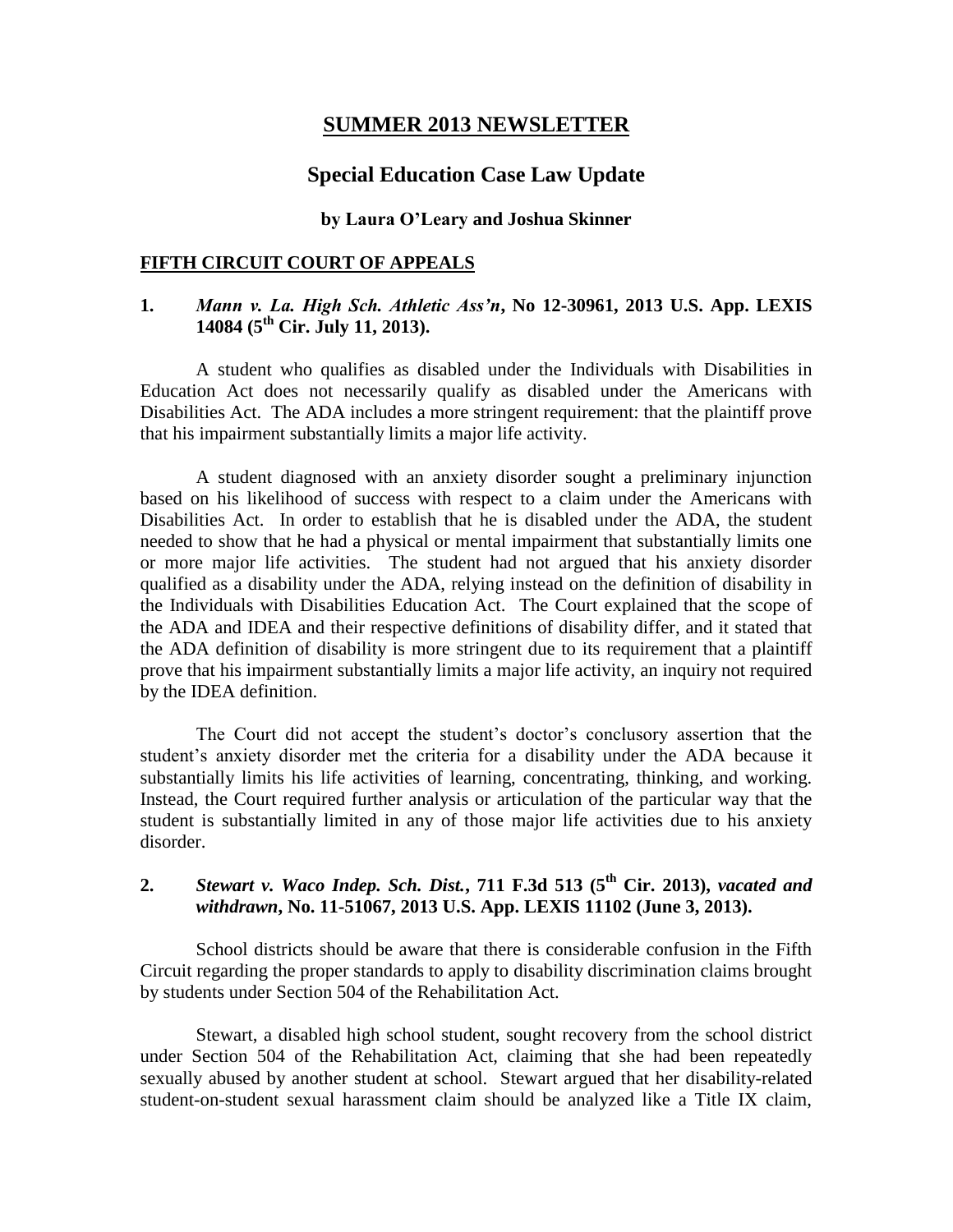given the similarity in language between Title IX and Section 504. Under such an analysis, Stewart argued, the school district should be held liable for demonstrating deliberate indifference to the sexual assaults she experienced at school. Additionally, Stewart claimed that the school district grossly mismanaged her IEP and failed to provide her with necessary accommodations to keep her safe from sexual assault at school. The school district brought a motion to dismiss Stewart's claims, which was granted by the district court.

On appeal, the Fifth Circuit panel indicated that a Title IX type analysis appears consonant with the bad-faith and gross-misjudgment standard found under Section 504, and also comports with the high standard applied in the context of a state actor's liability for constitutional claims based on third-party harms, but they stated that they need not decide the viability of such a cause of action, because Stewart had failed to allege facts sufficient to state a claim for deliberate indifference by the school district. The court affirmed the dismissal of Stewart's claim under this theory of liability.

However, with respect to whether the school district refused to provide Stewart with reasonable accommodations, the panel concluded that "a school district refuses reasonable accommodations under § 504 when it fails to exercise professional judgment in response to changing circumstances or new information, even if the district has already provided an accommodation based on an initial exercise of such judgment." The majority then explained that the gross misjudgment standard, which they equated with gross negligence, applies to a school district's refusal to make reasonable accommodations. Judge Higginbotham strongly dissented from this portion of the panel's decision, stating that it defies precedent and that deliberate indifference, bad faith, and gross misjudgment rest upon substantially identical levels of culpability.

The court also addressed questions about administrative exhaustion for Section 504 claims. The majority declined to decide whether administrative exhaustion under IDEA was jurisdictional because they held that Stewart's claims under Section 504 sought relief that was not available under IDEA, and therefore her claims were not subject to administrative exhaustion. The majority counseled that courts should look to the plaintiff's prayer for relief in determining whether exhaustion applies. Because Stewart sought money damages for past and future pain and suffering, as well as medical expenses, relief not available under IDEA, Stewart's claims under Section 504 were not subject to the exhaustion requirement. Judge Higginbotham strongly dissented from this portion of the panel's decision, as well, arguing that at the heart of Stewart's claims is a dispute over the content and implementation of her IEPs and stating that Stewart's failure to exhaust her administrative remedies under IDEA should bar her from seeking money damages under Section 504.

The school district filed a petition for rehearing and for rehearing en banc, asking the Fifth Circuit to rehear the decision on the gross misjudgment claim. On June 3, 2013, the panel withdrew and vacated its decision and remanded the case to the district court, noting, "Stewart's § 504 claim presents difficult questions that, in our view, should not be reached unless necessary. The district court did not address whether Stewart's claim was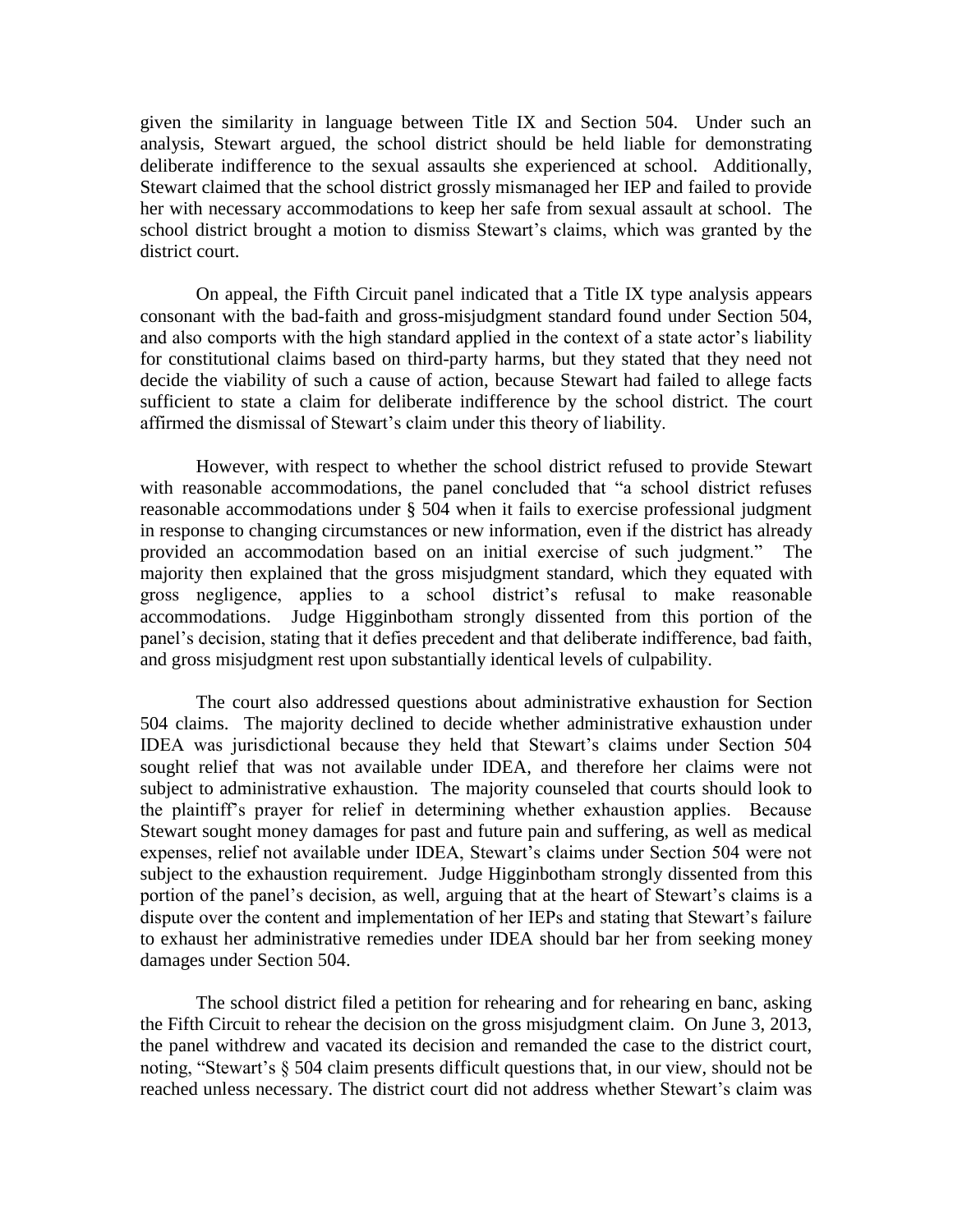barred by any alleged failure to exhaust or as untimely, defenses that may be dispositive of the entire matter."

# **3.** *Alief Indep. Sch. Dist. v. C.C.***, No. 12-20628, 2013 U.S. App. LEXIS 6748 (5th Cir. April 3, 2013).**

In a claim under the IDEA in which the hearing officer ruled in favor of the school district, but rejected the school district's request for attorney's fees, the parents are not "prevailing parties" who are entitled to recover their own attorney's fees against the school district.

The parents of a special education student brought an administrative complaint against the district alleging violations of IDEA. Although the hearing officer ruled in favor of the district with respect to the parents' complaint, the court rejected the school district's request for attorneys' fees. The parents then sought to recover their attorneys' fees, arguing that they had become a prevailing party under IDEA by successfully defending against the school district's request for attorneys' fees.

The court explained that under the IDEA, a prevailing party is one that attains a remedy that both alters the legal relationship between the school district and the student and fosters the purposes of IDEA. To become a prevailing party, a party need not have succeeded on every issue, but must have won on some significant issue and have achieved some of the benefit the party sought in brining suit. A party must obtain some relief on the merits of its claim, not just a technical victory, in order to become a prevailing party under IDEA.

The court dismissed the parents claim, holding that successfully refuting the school district's claim for attorneys' fees was not a benefit that the parents sought in bringing suit, did not constitute relief on the merits, and did not cause the parents to become prevailing parties under IDEA.

### **TEXAS DISTRICT COURTS**

### **1.** *Turner v. Houston Indep. Sch. Dist.***, No. H-13-0867, 2013 U.S. Dist. LEXIS 93152 (S.D. Tex. July 3, 2013).**

A five year old girl with cerebral palsy, Ebonie King, alleged that she had been assaulted on a school bus by another student. Ebonie sued the school district claiming violations of state and federal law, including claims under the Americans with Disabilities Act and Section 504 of the Rehabilitation Act. Although the school district assigned an aide to accompany Ebonie on the school bus, Ebonie alleges that the aide failed to ensure her safety.

The court granted the school district's motion to dismiss finding that Ebonie did not alleged discrimination on the basis of her disability and that she did not allege that she was excluded from or denied benefits because of her disability.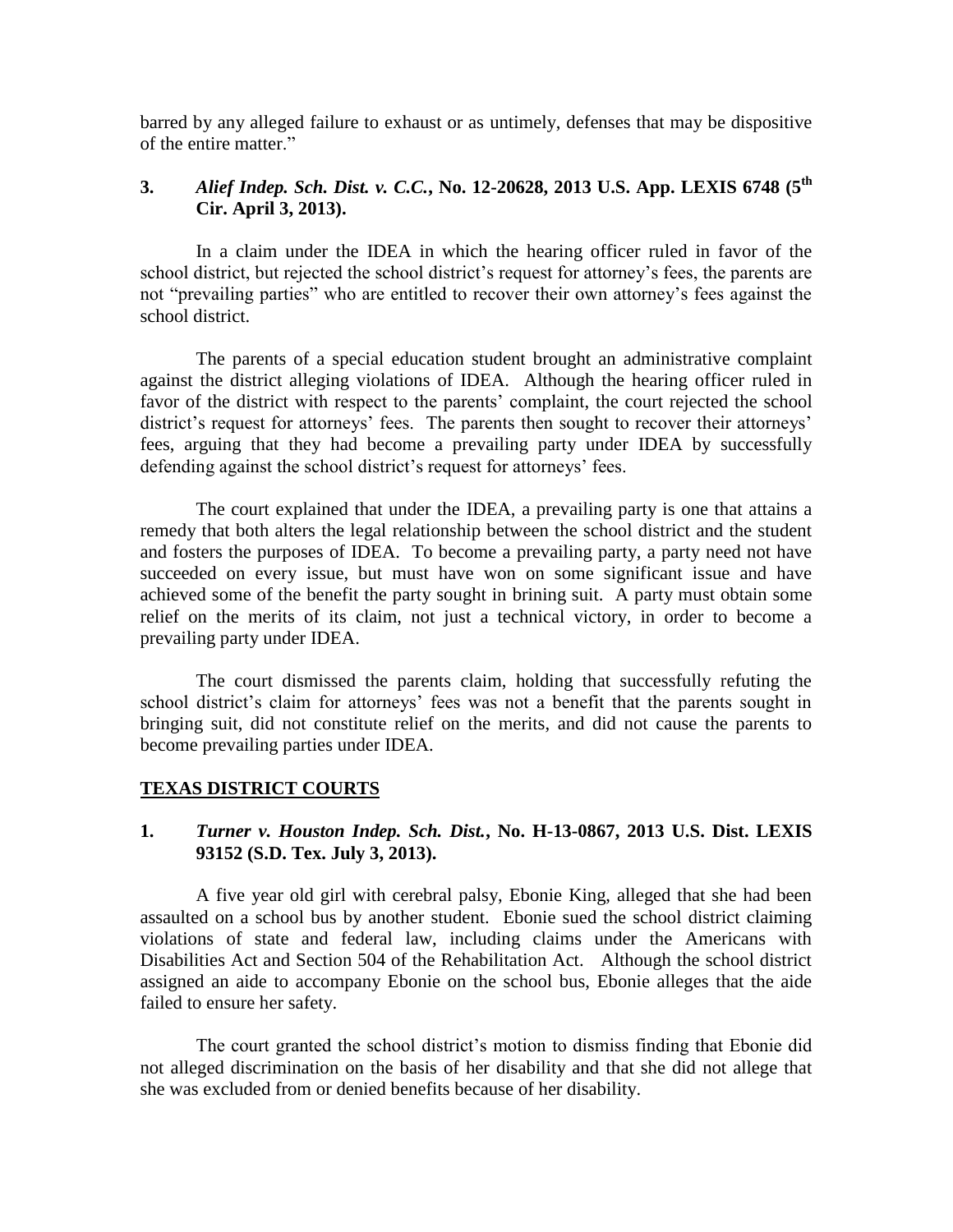### **2.** *C.L. v. Leander Indep. Sch. Dist***., No. A-12-CA-589, 2013 U.S. Dist. LEXIS 78621, W.D. Tex. June 4, 2013).**

### *C.L. v. Leander Indep. Sch. Dist***., No. A-12-CA-589, 2013 U.S. Dist. LEXIS 102585, W.D. Tex. July 23, 2013).**

C.L., a disabled student, brought suit under Section 504 of the Rehabilitation Act alleging that the school district failed to provide him with an appropriate environment in which to obtain an education due to repeated incidents of peer harassment and bullying. C.L.'s parents were dissatisfied with the outcomes of three ARD meetings, and unilaterally removed C.L. and placed him in a private school. C.L.'s claims under IDEA were settled through mediation and were not part of this lawsuit.

Initially, relying on *Stewart v. Waco Indep. Sch. Dist*., the magistrate recommended that the court deny the school district's motion to dismiss C.L.'s Section 504 claim because C.L. pled that the school district knew of his disabilities but failed to investigate disability-based discrimination and harassment complaints or to take appropriate and effective remedial measures once notice of the harassment was provided to school authorities. C.L. therefore raised a question as to whether the district had acted with gross misjudgment with respect to the student. The opinion contained no analysis of how the alleged bullying or harassment was based on C.L.'s disabilities.

After the Fifth Circuit vacated and remanded *Stewart*, the magistrate issued a supplemental report regarding C.L.'s Section 504 claim. The magistrate acknowledged that there is room for disagreement regarding the proper standard to apply to C.L.'s claim, recognizing that the appropriate standard may be gross misjudgment or deliberate indifference. The magistrate chose to apply the gross misjudgment standard, and did so using the same definition and application of this standard as he had used in the report he issued prior to learning that the *Stewart* decision had been withdrawn. The magistrate again recommended that the court deny the district's motion to dismiss C.L.'s Section 504 claim. Again, the opinion contains no analysis of how the alleged bullying or harassment was based on C.L.'s disabilities.

### **3.** *M.J. v. Marion Indep. Sch. Dist.***, No. SA-10-CV-00978, 2013 U.S. Dist. LEXIS 63350 (W.D. Tex. May 3, 2013).**

M.J., a disabled student, brought suit under Section 504 of the Rehabilitation Act claiming that he was subject to disability-based bullying and harassment which the school district failed to remedy, in violation of M.J.'s right to a FAPE under Section 504. M.J. also claimed that the school district failed to develop an IEP commensurate with his unique educational needs, in violation of Section 504.

The court applied a Title IX type analysis to M.J.'s claim of disability-based peer harassment and found a genuine question of material fact concerning whether the school district acted with deliberate indifference because M.J. presented evidence that one of his